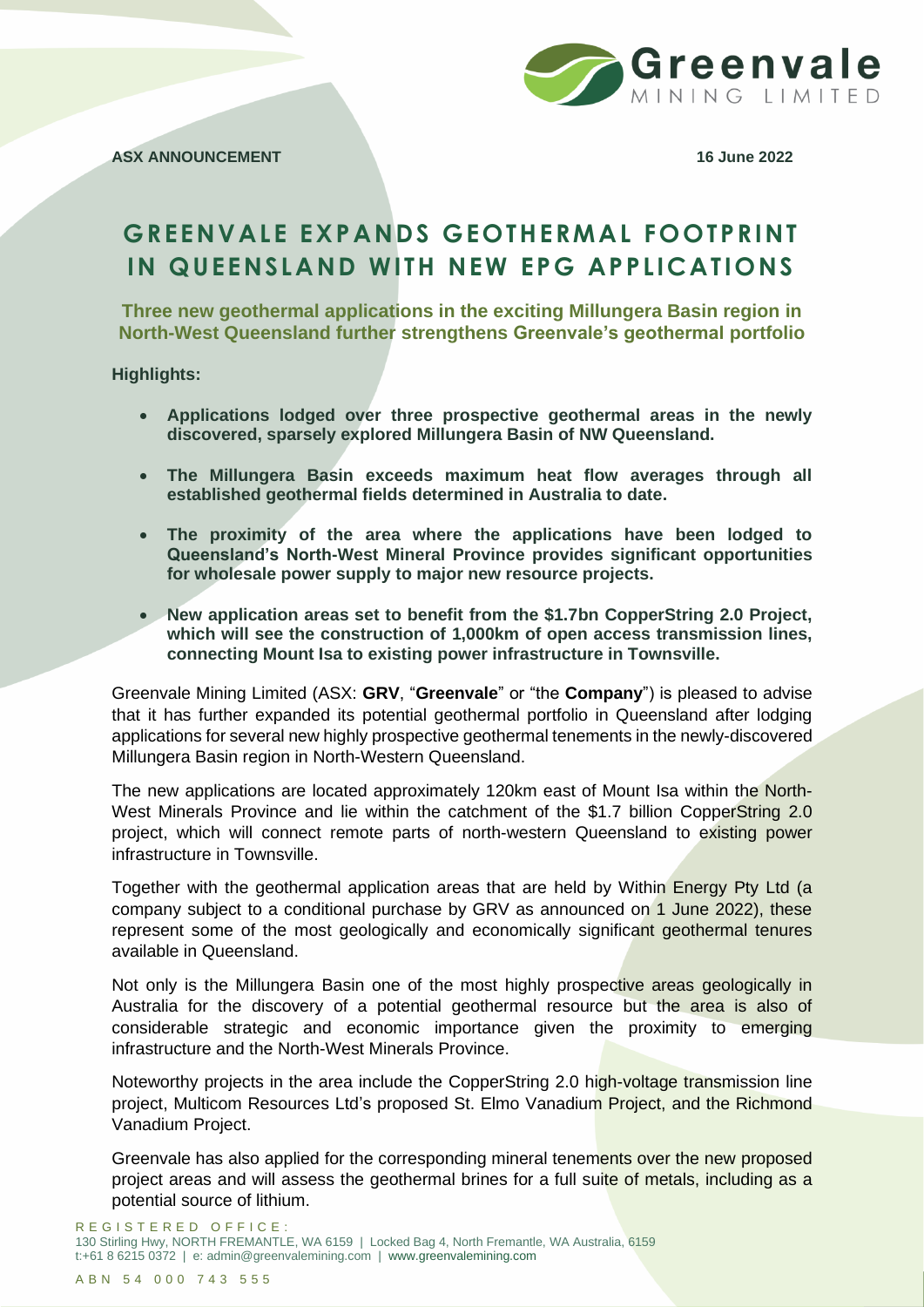

#### **MILLUNGERA BASIN**

Deep seismic reflection surveys in north Queensland that were collected in 2006 and 2007 discovered a previously unknown sedimentary basin, now named the Millungera Basin<sup>1</sup>. The Millungera Basin lies within a region of high heat flow, which also encompasses the Mount Isa Inlier.



<span id="page-1-0"></span>**Figure 1:** Simplified map of northwest Queensland showing the interpreted subsurface distribution of the Millungera Basin. Also shown are Geoscience Australia and industry seismic lines, as well as key historic drillholes<sup>1</sup>.

Seismic profiling has been used to characterise the basin, as limited drilling has penetrated the sequence as evidenced by [Figure 1.](#page-1-0) The Millungera succession has been divided into three seismically distinct packages comprising a highly reflective upper unit (Sequence 3), a predominantly non-reflective middle unit (Sequence 2), and a lower unit with multiple strong reflectors (Sequence 1).

*<sup>1.</sup> Korsch Russell, Struckmeyer Heike, Kirkby Alison, Hutton Laurie, Carr Lidena, Hoffmann Kinta, Chopping Richard, Roy Indrajit, Fitzell Melanie, Totterdell Jennifer, Nicoll Malcolm, Talebi Benham (2011) Energy potential of the Millungera Basin: a newly discovered basin in north Queensland. The APPEA Journal 51, 295-332*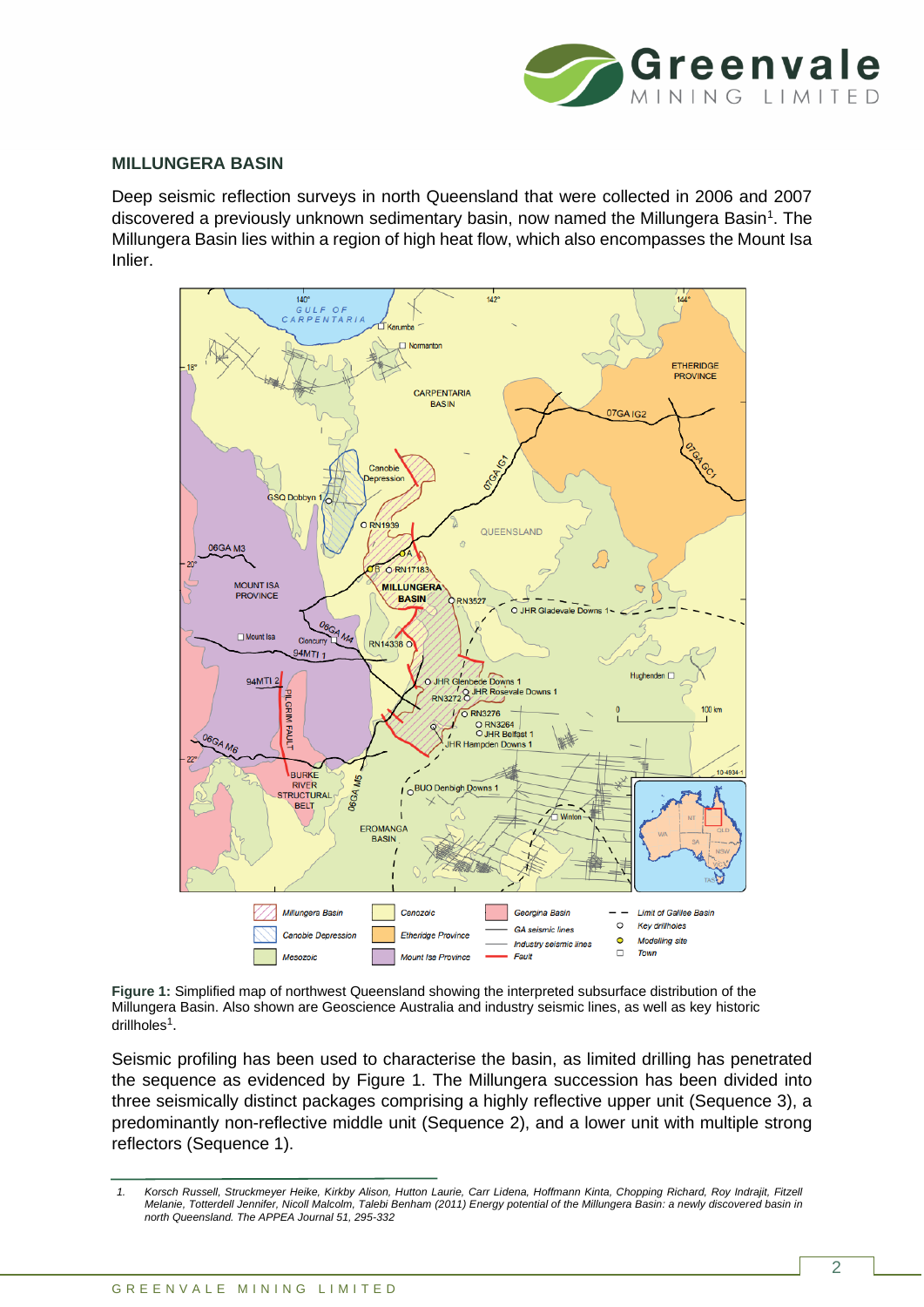

Precision down-hole temperature logging shows elevated bottom-hole temperatures in the Millungera Basin region.

The targeted heat source for the Millungera Basin is high heat producing intrusives underlying the basin. Granitic bodies have been inferred from geophysical data to underlie the Millungera Basin and are possible Williams Supersuite equivalents. The plutons of the Williams Supersuite exhibit a high response on ternary radiometric images, and geochemical analysis has shown them to be enriched in Uranium, Thorium and Potassium<sup>1</sup>.

Currently in Australia, there are six major regions of geothermal activity: the Cooper Basin, South Australian Heat Flow Anomaly (SAHFA), the Otway Basin, the Gippsland Basin, the Tasmania Basin and the northern Perth Basin, as summarised below i[n Table 1.](#page-2-0) The heat flow value of 113.0  $\pm$ 2.9mW/m<sup>2</sup> from the Millungera Basin exceeds maximum heat flow averages through all established geothermal fields determined in Australia to date<sup>1</sup>.

| <b>Prospective Area</b> | Avg. Heat<br><b>Flow</b><br>(mW/m <sup>2</sup> ) | <b>Standard</b><br><b>Deviation</b> | <b>Minimum</b><br>Value | <b>Maximum</b><br><b>Value</b> | Count |
|-------------------------|--------------------------------------------------|-------------------------------------|-------------------------|--------------------------------|-------|
| Cooper Basin            | 102                                              | 13                                  | 67                      | 140                            | 40    |
| <b>SAHFA</b>            | 102                                              | 43                                  | 50                      | 275                            | 39    |
| Otway Basin             | 73                                               | 17                                  | 50                      | 123                            | 31    |
| Gippsland Basin         | 103                                              | -                                   | -                       | ٠                              |       |
| Eastern Tasmania        | 85                                               | 14                                  | 48                      | 118                            | 40    |
| Northern Perth Basin    | 57                                               | 12                                  | 47                      | 73                             | 5     |

<span id="page-2-0"></span>Table 1: Heat flow values calculated for Australian geothermal fields (Global Heat Flow Database)<sup>2</sup>

*Source: University of North Dakota, 2011*

Greenvale has applied for areas covering the majority of the sparsely explored Millungera Basin and from the existing available geological information, a potential geothermal resource could lie no deeper than 2km below surface with projected temperatures between 100°C - $120^{\circ}$ C.

The geological profile of the Millungera Basin fits with the Company's geothermal strategy to exploit shallower, lower temperature sources utilising Binary Cycle technology. Binary Cycle systems have the ability to generate geothermal power at lower temperatures via the use of a heat exchange process operating a turbine in a closed loop.

*<sup>1.</sup> Korsch et al. (2011)*

*<sup>2.</sup> UNIVERSITY OF NORTH DAKOTA, 2011: GLOBAL HEAT FLOW DATABASE of the International Heat Flow Commission, accessed 10 June 2022, <http://www.heatflow.und.edu/index2.html>*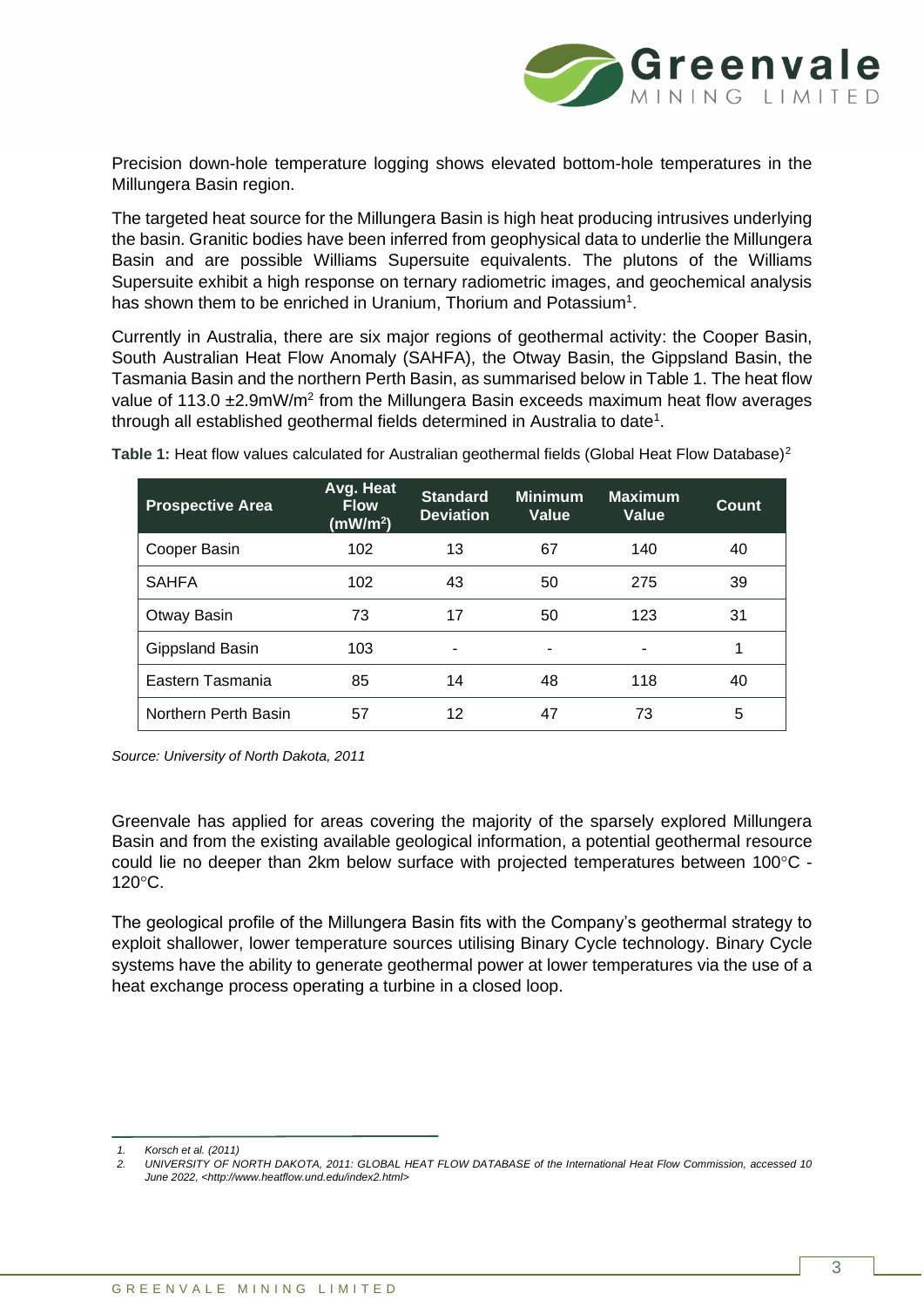

## **COPPERSTRING 2.0**

The CopperString 2.0 Project will connect Mount Isa and the North-West Minerals Province to the National Electricity Grid near Townsville through the construction of approximately 1,000km of open-access high-voltage AC transmission lines (see **Figure** *2***:** [Greenvale Mining &](#page-3-0)  [Within Energy Geothermal Tenement Applications](#page-3-0)[Figure](#page-3-0) *[2](#page-3-0)*2). Construction is expected to take approximately three years with an estimated project cost of \$1.7 billion<sup>1</sup>.

The CopperString Project will play a key role in unlocking approximately A\$740 billion<sup>1</sup> in remaining resource value in the prolific North-West Minerals Province of Queensland. Additionally, the CopperString Project is expected to result in significantly reduced power prices for those living and working in North-Western Queensland, with many customers reportedly paying more than \$200 a megawatt-hour for electricity currently.

The CopperString corridor between Townsville and Mount Isa cuts through the heart of the best renewable resources in Queensland. CopperString's development will fuel significant investment in renewable energy projects that will now have an economically viable means to distribute power generated in the region.



**Figure 2:** Greenvale Mining & Within Energy Geothermal Tenement Applications

<span id="page-3-0"></span>*<sup>1.</sup> CopperString 2.0 Project 2022, CuString Pty Ltd, accessed 10 June 2022, < https://copperstring2.com.au/>*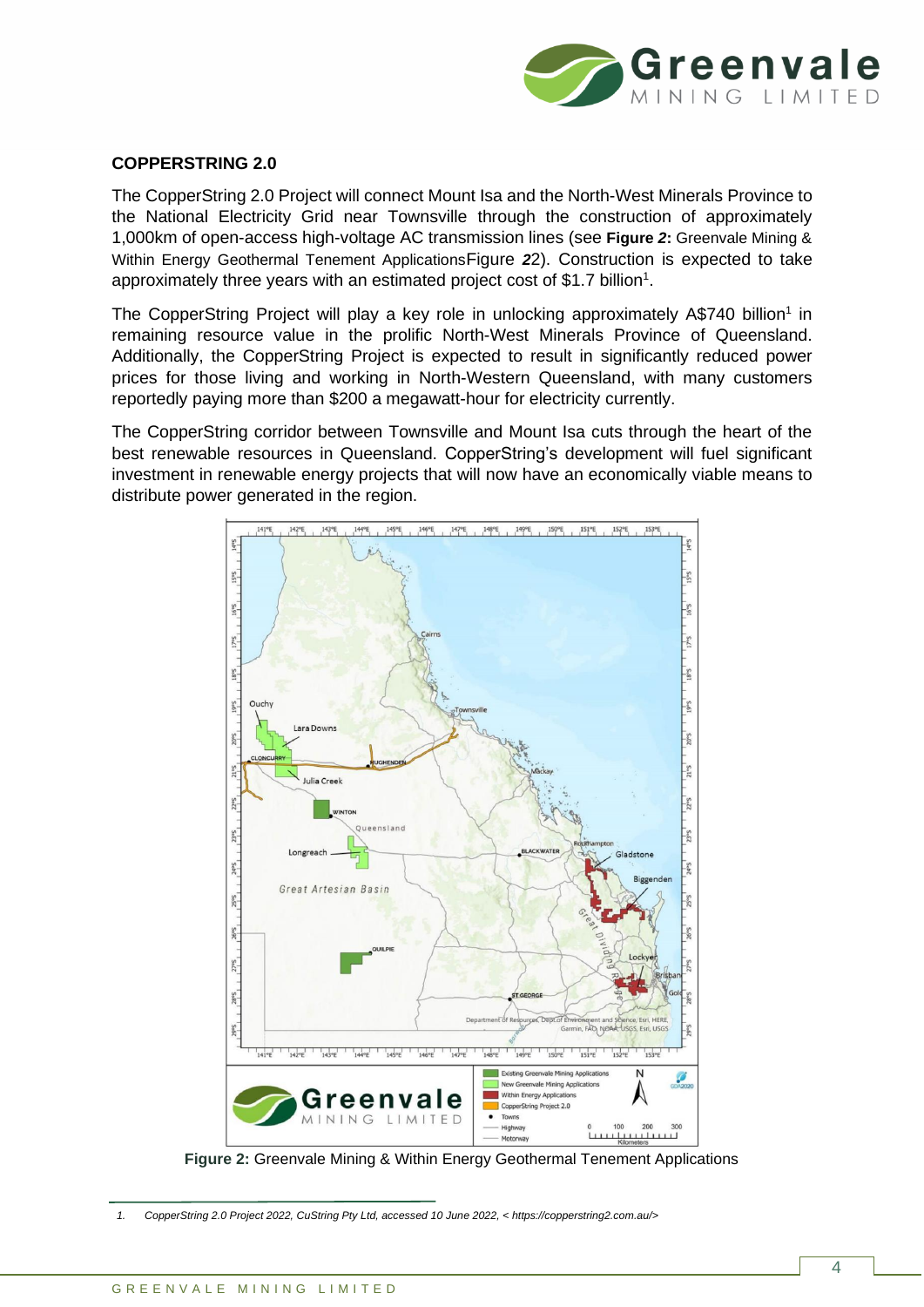

| EPG No.         | <b>Name</b> | <b>Type</b> | <b>Status</b> | <b>Owner</b>            | <b>Area (Blocks)</b> |
|-----------------|-------------|-------------|---------------|-------------------------|----------------------|
| EPG 2022        | Quilpie     | Geothermal  | Application   | Alpha Resources         | 1,250                |
| EPG 2021        | Winton      | Geothermal  | Application   | Alpha Resources         | 986                  |
| Revised         | Longreach   | Geothermal  | Application   | <b>Greenvale Mining</b> | Pending              |
| EPG 2023        | Julia Creek | Geothermal  | Application   | <b>Greenvale Mining</b> | 1.250                |
| <b>EPG 2024</b> | Lara Downs  | Geothermal  | Application   | <b>Greenvale Mining</b> | 1.200                |
| EPG 2025        | Ouchy       | Geothermal  | Application   | <b>Greenvale Mining</b> | 1,100                |
| EPG 2026        | Lockyer     | Geothermal  | Application   | <b>Within Energy</b>    | 1,049                |
| EPG 2027        | Biggenden   | Geothermal  | Application   | <b>Within Energy</b>    | 1,007                |
| EPG 2028        | Gladstone   | Geothermal  | Application   | <b>Within Energy</b>    | 1,009                |

#### **Table 2:** Full list of all tenement applications

| EPM No.   | <b>Name</b> | Type    | <b>Status</b> | Owner            | <b>Area (Blocks)</b> |
|-----------|-------------|---------|---------------|------------------|----------------------|
| EPM 28266 | Quilpie     | Mineral | Application   | Alpha Resources  | 90                   |
| EPM 28265 | Winton      | Mineral | Application   | Alpha Resources  | 87                   |
| EPM 28487 | Julia Creek | Mineral | Application   | Greenvale Mining | 71                   |
| EPM 28488 | Longreach   | Mineral | Application   | Greenvale Mining | 73                   |
| EPM 28489 | Ouchy       | Mineral | Application   | Greenvale Mining | 78                   |

# **MANAGEMENT COMMENT:**

Greenvale Mining Managing Director, Neil Biddle, commented: *"This represents another exciting development in our geothermal strategy, following hard on the heels of the Within Energy acquisition announced earlier this month. These new applications cover one of the most prospective new geothermal provinces in Australia in the Millungera Basin, opening up an exciting opportunity for our team to explore for geothermal energy sources on the doorstep of the North-West Mineral Province in Queensland.* 

*"The cost and availability of power is a huge issue in Australia right now, and nowhere more than North-West Queensland. The Millungera Basin represents one of the most attractive regions geologically to target economically exploitable geothermal energy, with the Basin having the potential to exceed the maximum heat flow averages through all the six established geothermal fields identified.* 

*"The significance of the opportunity is further enhanced by the \$1.7 billion CopperString 2.0 Project, a massive investment in power infrastructure which will see the construction of over 1,000km of open-access transmission lines connecting Mount Isa to existing power infrastructure. This further leverages the huge opportunity for our shareholders."*